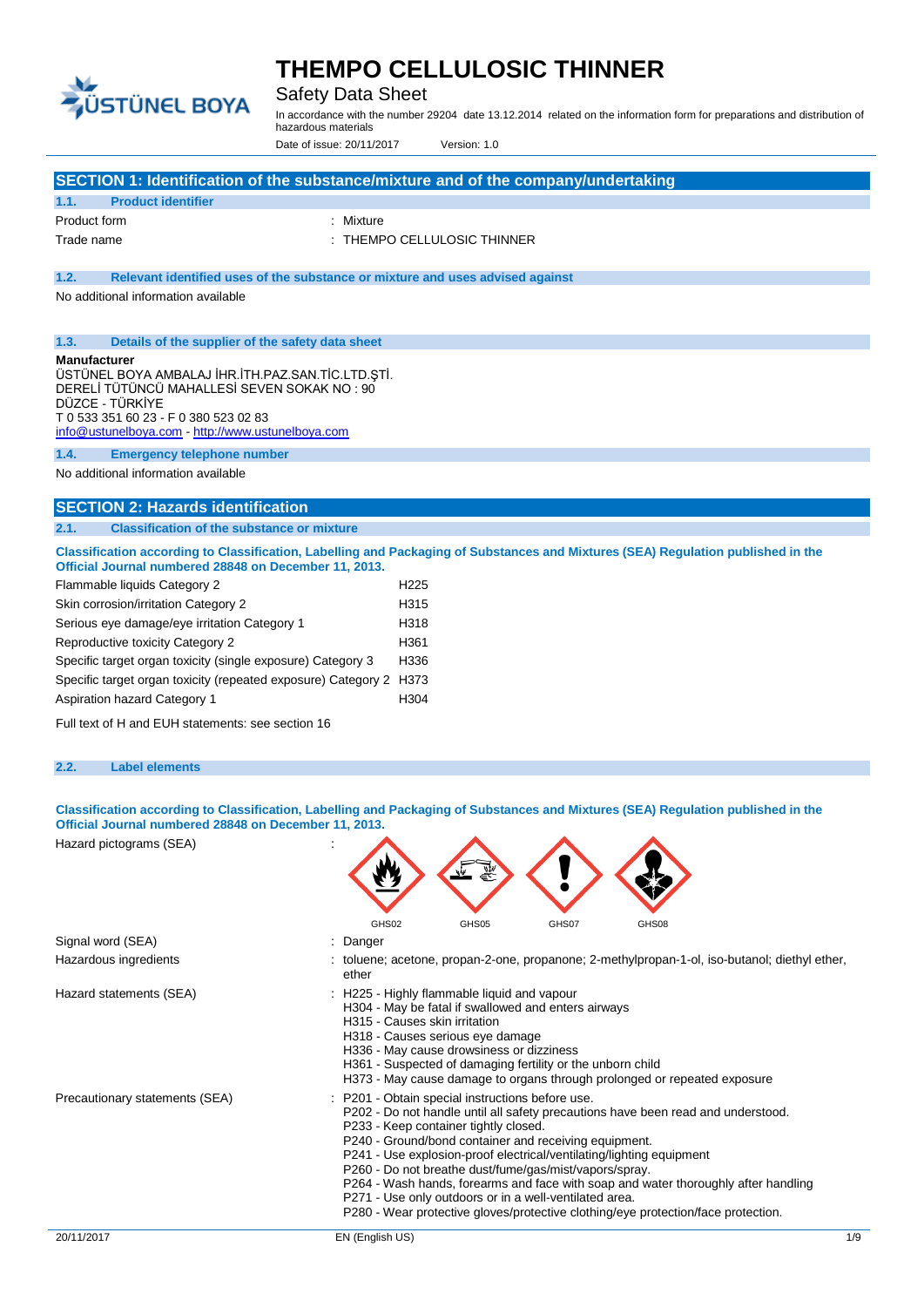

Safety Data Sheet

In accordance with the number 29204 date 13.12.2014 related on the information form for preparations and distribution of hazardous materials

|                              | Date of issue: 20/11/2017                                                                                                              | Version: 1.0                                                                                                                                                                                                                                                                                                                                                                                                                                                                                                                                                                                                                                                                                                                                                                                                                                                                                                                                                                                                                                                                                                                                                                                                                                                                                                                                           |
|------------------------------|----------------------------------------------------------------------------------------------------------------------------------------|--------------------------------------------------------------------------------------------------------------------------------------------------------------------------------------------------------------------------------------------------------------------------------------------------------------------------------------------------------------------------------------------------------------------------------------------------------------------------------------------------------------------------------------------------------------------------------------------------------------------------------------------------------------------------------------------------------------------------------------------------------------------------------------------------------------------------------------------------------------------------------------------------------------------------------------------------------------------------------------------------------------------------------------------------------------------------------------------------------------------------------------------------------------------------------------------------------------------------------------------------------------------------------------------------------------------------------------------------------|
| EUH phrases (SEA)            | call a doctor/physician<br>comfortable for breathing.<br>doctor/physician<br>P331 - Do NOT induce vomiting.<br>P405 - Store locked up. | P301+P310 - IF SWALLOWED: Immediately dial 114 for the NATIONAL POISON CENTER or<br>P302+P352 - IF ON SKIN: Wash with plenty of soap and water.<br>P304+P340 - IF INHALED: Remove victim to fresh air and keep at rest in a position<br>P305+P351+P338 - IF IN EYES: Rinse cautiously with water for several minutes. Remove<br>contact lenses, if present and easy to do. Continue rinsing.<br>P308+P313 - If exposed or concerned, get medical advice and attention.<br>P310 - Immediately dial 114 for the NATIONAL POISON CENTER or call a doctor/physician<br>P312 - If you feel unwell, dial 114 for the NATIONAL POISON CENTER or call a<br>P321 - Specific treatment necessary (see label)<br>P332+P313 - If skin irritation occurs: Get medical advice/attention.<br>P362+P364 - Take off contaminated clothing and wash it before reuse.<br>P370+P378 - In case of fire: Use appropriate media to extinguish<br>P403+P233 - Store in a well-ventilated place. Keep container tightly closed.<br>P403+P235 - Store in a well-ventilated place. Keep cool.<br>P501 - Dispose of contents/container to hazardous or special waste collection point, in<br>accordance with local, regional, national and/or international regulation<br>: EUH066 - Repeated exposure may cause skin dryness or cracking<br>EUH019 - May form explosive peroxides |
| 2.3.<br><b>Other hazards</b> |                                                                                                                                        |                                                                                                                                                                                                                                                                                                                                                                                                                                                                                                                                                                                                                                                                                                                                                                                                                                                                                                                                                                                                                                                                                                                                                                                                                                                                                                                                                        |

### **Other hazards not contributing to the classification**

Adverse physicochemical, human health and environmental effects

: Highly flammable liquid and vapour. Suspected of damaging fertility or the unborn child. May cause damage to organs through prolonged or repeated exposure. May cause drowsiness or dizziness. Causes skin irritation. Causes serious eye damage. May be fatal if swallowed and enters airways.

### **SECTION 3: Composition/Information on ingredients**

### **3.1. Substances**

#### Not applicable

#### **3.2. Mixtures**

| <b>Name</b>                      | <b>Product identifier</b>                                               | $\frac{9}{6}$ | <b>Classification according to</b><br><b>Classification, Labelling and</b><br><b>Packaging of Substances</b><br>and Mixtures (SEA)<br>Regulation published in the<br><b>Official Journal numbered</b><br>28848 on December 11,<br>2013. |
|----------------------------------|-------------------------------------------------------------------------|---------------|-----------------------------------------------------------------------------------------------------------------------------------------------------------------------------------------------------------------------------------------|
| toluene                          | (CAS-No.) 108-88-3<br>(EC-No.) 203-625-9<br>(EC Index-No.) 601-021-00-3 | $60 - 65$     | Flam. Lig. 2, H225<br>Skin Irrit. 2, H315<br>Repr. 2, H361d<br>STOT SE 3, H336<br>STOT RE 2, H373<br>Asp. Tox. 1, H304                                                                                                                  |
| acetone, propan-2-one, propanone | (CAS-No.) 67-64-1<br>(EC-No.) 200-662-2<br>(EC Index-No.) 606-001-00-8  | $25 - 28$     | Flam. Lig. 2, H225<br>Eye Irrit. 2, H319<br>STOT SE 3, H336                                                                                                                                                                             |
| 2-methylpropan-1-ol, iso-butanol | (CAS-No.) 78-83-1<br>(EC-No.) 201-148-0<br>(EC Index-No.) 603-108-00-1  | $7 - 9$       | Flam. Lig. 3, H226<br>STOT SE 3, H335<br>Skin Irrit. 2, H315<br>Eye Dam. 1, H318<br>STOT SE 3, H336                                                                                                                                     |
| diethyl ether, ether             | (CAS-No.) 60-29-7<br>(EC-No.) 200-467-2<br>(EC Index-No.) 603-022-00-4  | $7 - 9$       | Flam. Lig. 1, H224<br>Acute Tox. 4 (Oral), H302<br>STOT SE 3, H336                                                                                                                                                                      |

Full text of H and EUH statements: see section 16

| <b>SECTION 4: First aid measures</b>      |                                                                  |  |
|-------------------------------------------|------------------------------------------------------------------|--|
| Description of first aid measures<br>4.1. |                                                                  |  |
| First-aid measures general                | : Call a physician immediately.                                  |  |
| First-aid measures after inhalation       | : Remove person to fresh air and keep comfortable for breathing. |  |
|                                           |                                                                  |  |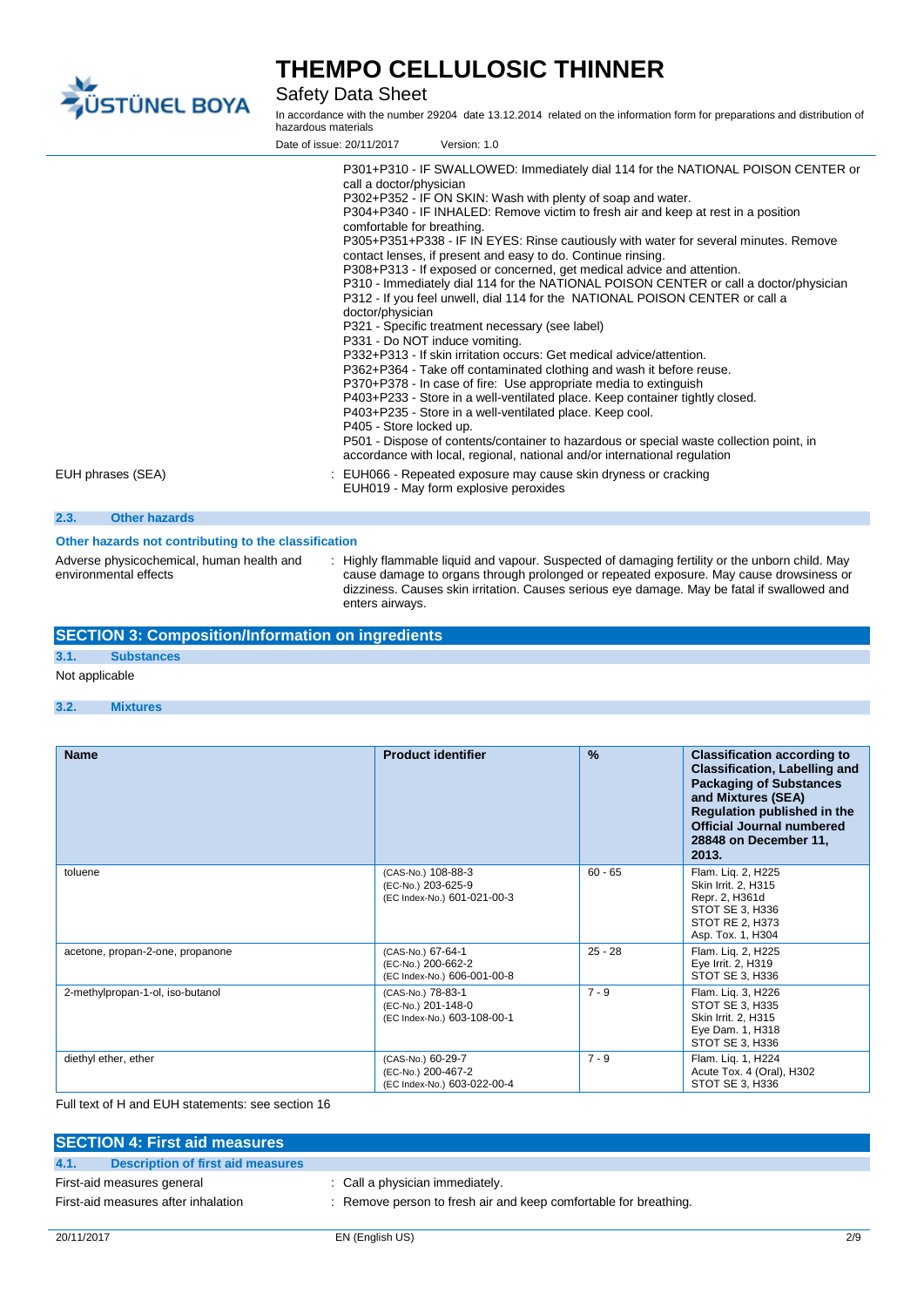

# **THEMPO CELLULOSIC THINNER**

## Safety Data Sheet

In accordance with the number 29204 date 13.12.2014 related on the information form for preparations and distribution of hazardous materials

|                                                                                       | Date of issue: 20/11/2017<br>Version: 1.0                                                                                                                                                                                                                                                                                                                                                                                                                                                                                                                                                                                    |
|---------------------------------------------------------------------------------------|------------------------------------------------------------------------------------------------------------------------------------------------------------------------------------------------------------------------------------------------------------------------------------------------------------------------------------------------------------------------------------------------------------------------------------------------------------------------------------------------------------------------------------------------------------------------------------------------------------------------------|
| First-aid measures after skin contact                                                 | : Rinse skin with water/shower. Remove/Take off immediately all contaminated clothing. If skin<br>irritation occurs: Get medical advice/attention.                                                                                                                                                                                                                                                                                                                                                                                                                                                                           |
| First-aid measures after eye contact                                                  | Rinse cautiously with water for several minutes. Remove contact lenses, if present and easy to<br>do. Continue rinsing. Call a physician immediately.                                                                                                                                                                                                                                                                                                                                                                                                                                                                        |
| First-aid measures after ingestion                                                    | : Do NOT induce vomiting. Call a physician immediately.                                                                                                                                                                                                                                                                                                                                                                                                                                                                                                                                                                      |
| 4.2.<br>Most important symptoms and effects, both acute and delayed                   |                                                                                                                                                                                                                                                                                                                                                                                                                                                                                                                                                                                                                              |
| Symptoms/effects                                                                      | May cause drowsiness or dizziness.                                                                                                                                                                                                                                                                                                                                                                                                                                                                                                                                                                                           |
| Symptoms/effects after skin contact                                                   | Irritation.                                                                                                                                                                                                                                                                                                                                                                                                                                                                                                                                                                                                                  |
| Symptoms/effects after eye contact                                                    | Serious damage to eyes.                                                                                                                                                                                                                                                                                                                                                                                                                                                                                                                                                                                                      |
| Symptoms/effects after ingestion                                                      | : Risk of lung edema.                                                                                                                                                                                                                                                                                                                                                                                                                                                                                                                                                                                                        |
| 4.3.                                                                                  |                                                                                                                                                                                                                                                                                                                                                                                                                                                                                                                                                                                                                              |
| Treat symptomatically.                                                                | Indication of any immediate medical attention and special treatment needed                                                                                                                                                                                                                                                                                                                                                                                                                                                                                                                                                   |
|                                                                                       |                                                                                                                                                                                                                                                                                                                                                                                                                                                                                                                                                                                                                              |
| <b>SECTION 5: Firefighting measures</b>                                               |                                                                                                                                                                                                                                                                                                                                                                                                                                                                                                                                                                                                                              |
| 5.1.<br><b>Extinguishing media</b>                                                    |                                                                                                                                                                                                                                                                                                                                                                                                                                                                                                                                                                                                                              |
| Suitable extinguishing media                                                          | : Water spray. Dry powder. Foam. Carbon dioxide.                                                                                                                                                                                                                                                                                                                                                                                                                                                                                                                                                                             |
| 5.2.<br>Special hazards arising from the substance or mixture                         |                                                                                                                                                                                                                                                                                                                                                                                                                                                                                                                                                                                                                              |
| Fire hazard                                                                           | : Highly flammable liquid and vapour.                                                                                                                                                                                                                                                                                                                                                                                                                                                                                                                                                                                        |
| Hazardous decomposition products in case of<br>fire                                   | : Toxic fumes may be released.                                                                                                                                                                                                                                                                                                                                                                                                                                                                                                                                                                                               |
| 5.3.<br><b>Advice for firefighters</b>                                                |                                                                                                                                                                                                                                                                                                                                                                                                                                                                                                                                                                                                                              |
| Protection during firefighting                                                        | : Do not attempt to take action without suitable protective equipment. Self-contained breathing<br>apparatus. Complete protective clothing.                                                                                                                                                                                                                                                                                                                                                                                                                                                                                  |
| <b>SECTION 6: Accidental release measures</b>                                         |                                                                                                                                                                                                                                                                                                                                                                                                                                                                                                                                                                                                                              |
| 6.1.                                                                                  | Personal precautions, protective equipment and emergency procedures                                                                                                                                                                                                                                                                                                                                                                                                                                                                                                                                                          |
| 6.1.1.<br>For non-emergency personnel                                                 |                                                                                                                                                                                                                                                                                                                                                                                                                                                                                                                                                                                                                              |
| Emergency procedures                                                                  | Ventilate spillage area. NO open flames, NO sparks, and NO smoking. Do not breathe<br>dust/fume/gas/mist/vapors/spray. Avoid contact with skin and eyes.                                                                                                                                                                                                                                                                                                                                                                                                                                                                     |
| 6.1.2.<br>For emergency responders                                                    |                                                                                                                                                                                                                                                                                                                                                                                                                                                                                                                                                                                                                              |
| Protective equipment                                                                  | Do not attempt to take action without suitable protective equipment. For further information<br>refer to section 8 Exposure controls/personal protection" ".                                                                                                                                                                                                                                                                                                                                                                                                                                                                 |
| 6.2.<br><b>Environmental precautions</b>                                              |                                                                                                                                                                                                                                                                                                                                                                                                                                                                                                                                                                                                                              |
| Avoid release to the environment.                                                     |                                                                                                                                                                                                                                                                                                                                                                                                                                                                                                                                                                                                                              |
| Methods and material for containment and cleaning up<br>6.3.                          |                                                                                                                                                                                                                                                                                                                                                                                                                                                                                                                                                                                                                              |
| Methods for cleaning up                                                               | : Take up liquid spill into absorbent material. Notify authorities if product enters sewers or public<br>waters.                                                                                                                                                                                                                                                                                                                                                                                                                                                                                                             |
| Other information                                                                     | : Dispose of materials or solid residues at an authorized site.                                                                                                                                                                                                                                                                                                                                                                                                                                                                                                                                                              |
| 6.4.<br><b>Reference to other sections</b>                                            |                                                                                                                                                                                                                                                                                                                                                                                                                                                                                                                                                                                                                              |
| For further information refer to section 8 : Exposure-controls/personal protection"". |                                                                                                                                                                                                                                                                                                                                                                                                                                                                                                                                                                                                                              |
| <b>SECTION 7: Handling and storage</b>                                                |                                                                                                                                                                                                                                                                                                                                                                                                                                                                                                                                                                                                                              |
|                                                                                       |                                                                                                                                                                                                                                                                                                                                                                                                                                                                                                                                                                                                                              |
| <b>Precautions for safe handling</b><br>7.1.                                          |                                                                                                                                                                                                                                                                                                                                                                                                                                                                                                                                                                                                                              |
| Precautions for safe handling                                                         | Keep away from heat, hot surfaces, sparks, open flames and other ignition sources. No<br>smoking. Ground/bond container and receiving equipment. Use only non-sparking tools. Take<br>precautionary measures against static discharge. Flammable vapors may accumulate in the<br>container. Use explosion-proof equipment. Wear personal protective equipment. Obtain special<br>instructions before use. Do not handle until all safety precautions have been read and<br>understood. Do not breathe dust/fume/gas/mist/vapors/spray. Use only outdoors or in a well-<br>ventilated area. Avoid contact with skin and eyes. |
| Hygiene measures                                                                      | Wash contaminated clothing before reuse. Do not eat, drink or smoke when using this product.<br>Always wash hands after handling the product.                                                                                                                                                                                                                                                                                                                                                                                                                                                                                |
| 7.2.<br>Conditions for safe storage, including any incompatibilities                  |                                                                                                                                                                                                                                                                                                                                                                                                                                                                                                                                                                                                                              |
| Technical measures                                                                    | : Ground/bond container and receiving equipment.                                                                                                                                                                                                                                                                                                                                                                                                                                                                                                                                                                             |
| Storage conditions                                                                    | : Store in a well-ventilated place. Keep cool. Keep container tightly closed. Store locked up.                                                                                                                                                                                                                                                                                                                                                                                                                                                                                                                               |
| 7.3.<br><b>Specific end use(s)</b>                                                    |                                                                                                                                                                                                                                                                                                                                                                                                                                                                                                                                                                                                                              |

No additional information available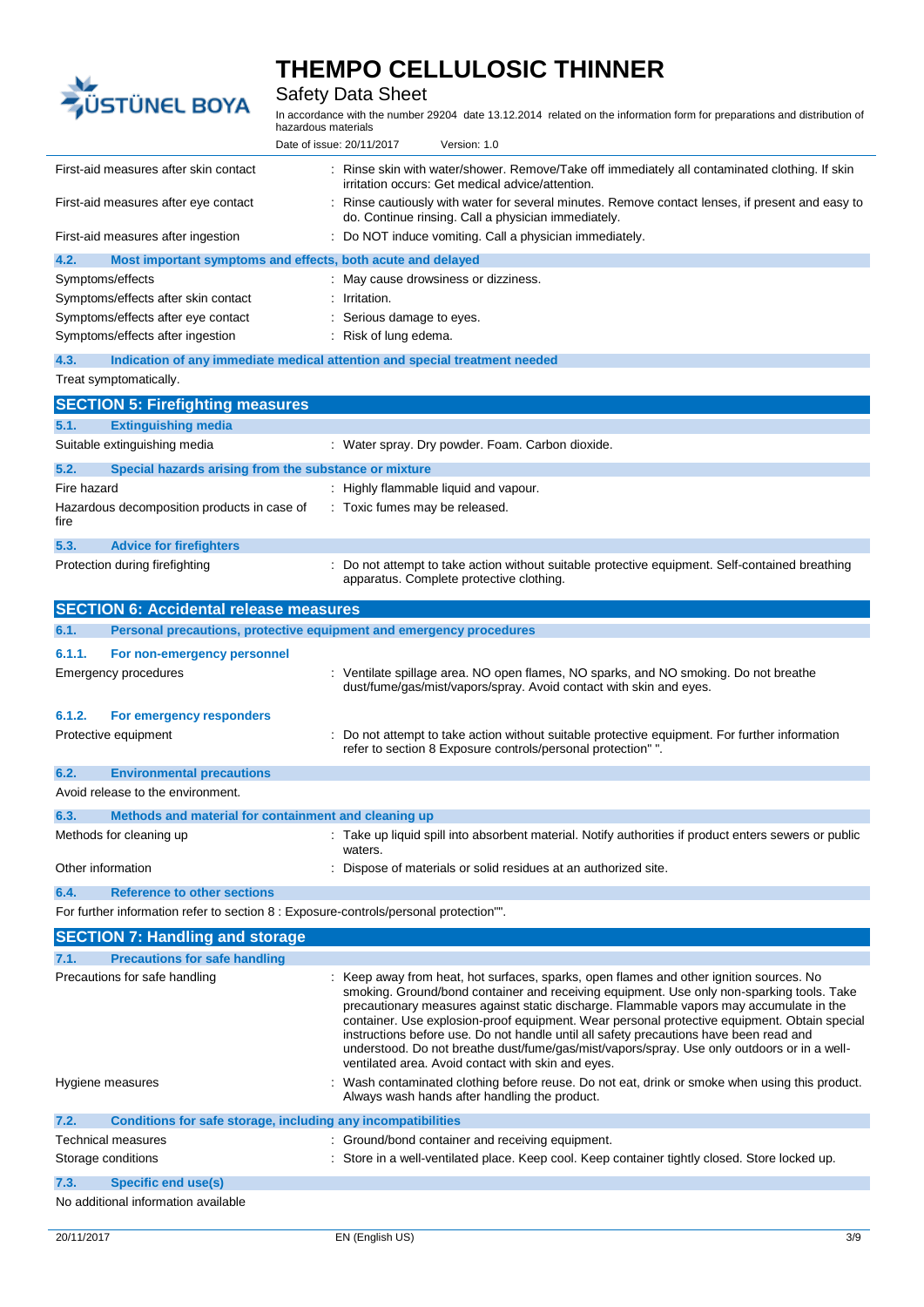

## Safety Data Sheet

In accordance with the number 29204 date 13.12.2014 related on the information form for preparations and distribution of hazardous materials

Date of issue: 20/11/2017 Version: 1.0

### **SECTION 8: Exposure controls/personal protection**

|--|

| toluene (108-88-3)                         |                                 |                                                               |
|--------------------------------------------|---------------------------------|---------------------------------------------------------------|
| EU                                         | Local name                      | Toluene                                                       |
| EU                                         | IOELV TWA (mg/m <sup>3</sup> )  | 192 mg/m $3$                                                  |
| EU                                         | IOELV TWA (ppm)                 | 50 ppm                                                        |
| EU                                         | IOELV STEL (mg/m <sup>3</sup> ) | 384 mg/m <sup>3</sup>                                         |
| EU                                         | <b>IOELV STEL (ppm)</b>         | 100 ppm                                                       |
| EU                                         | <b>Notes</b>                    | skin                                                          |
| EU                                         | Regulatory reference            | COMMISSION DIRECTIVE 2006/15/EC                               |
| Turkey                                     | Local name                      | Toluen                                                        |
| Turkey                                     | OEL TWA (mg/m <sup>3</sup> )    | $192$ mg/m <sup>3</sup>                                       |
| Turkey                                     | OEL TWA (ppm)                   | 50 ppm                                                        |
| Turkey                                     | OEL STEL (mg/m <sup>3</sup> )   | 384 mg/m <sup>3</sup>                                         |
| Turkey                                     | OEL STEL (ppm)                  | 100 ppm                                                       |
| Turkey                                     | Comments                        | Skin                                                          |
| Turkey                                     | Regulatory reference            | Official Gazzette dated August 12, 2013 and<br>numbered 28733 |
| acetone, propan-2-one, propanone (67-64-1) |                                 |                                                               |
| EU                                         | Local name                      | Acetone                                                       |
| EU                                         | IOELV TWA (mg/m <sup>3</sup> )  | 1210 mg/m $3$                                                 |
| EU                                         | IOELV TWA (ppm)                 | 500 ppm                                                       |
| EU                                         | Regulatory reference            | COMMISSION DIRECTIVE 2000/39/EC                               |
| Turkey                                     | Local name                      | Aseton                                                        |
| Turkey                                     | OEL TWA (mg/m <sup>3</sup> )    | 1210 mg/m $3$                                                 |
| Turkey                                     | OEL TWA (ppm)                   | 500 ppm                                                       |
| Turkey                                     | Regulatory reference            | Official Gazzette dated August 12, 2013 and<br>numbered 28733 |
| diethyl ether, ether (60-29-7)             |                                 |                                                               |
| EU                                         | Local name                      | Diethylether                                                  |
| EU                                         | IOELV TWA (mg/m <sup>3</sup> )  | 308 mg/ $m3$                                                  |
| EU                                         | IOELV TWA (ppm)                 | 100 ppm                                                       |
| EU                                         | IOELV STEL (mg/m <sup>3</sup> ) | $616$ mg/m <sup>3</sup>                                       |
| EU                                         | IOELV STEL (ppm)                | 200 ppm                                                       |
| EU                                         | Regulatory reference            | COMMISSION DIRECTIVE 2000/39/EC                               |
| Turkey                                     | Local name                      | <b>Dietileter</b>                                             |
| Turkey                                     | OEL TWA (mg/m <sup>3</sup> )    | 308 mg/ $m3$                                                  |
| Turkey                                     | OEL TWA (ppm)                   | $100$ ppm                                                     |
| Turkey                                     | OEL STEL (mg/m <sup>3</sup> )   | $616$ mg/m <sup>3</sup>                                       |
| Turkey                                     | OEL STEL (ppm)                  | 200 ppm                                                       |
| Turkey                                     | Regulatory reference            | Official Gazzette dated August 12, 2013 and<br>numbered 28733 |

| 8.2.<br><b>Exposure controls</b>                                                                  |                                                |
|---------------------------------------------------------------------------------------------------|------------------------------------------------|
| Appropriate engineering controls                                                                  | : Ensure good ventilation of the work station. |
| Hand protection                                                                                   | : Protective gloves                            |
| Eye protection                                                                                    | : Safety glasses                               |
| Skin and body protection                                                                          | : Wear suitable protective clothing            |
| Respiratory protection                                                                            | : Wear respiratory protection.                 |
| Environmental exposure controls                                                                   | : Avoid release to the environment.            |
| $\mathbf{A} = \mathbf{A} = \mathbf{A} \mathbf{A} + \mathbf{A} \mathbf{A} + \mathbf{A} \mathbf{A}$ |                                                |

|                | <b>SECTION 9: Physical and chemical properties</b>    |        |
|----------------|-------------------------------------------------------|--------|
| 9.1.           | Information on basic physical and chemical properties |        |
| Physical state |                                                       | Liauid |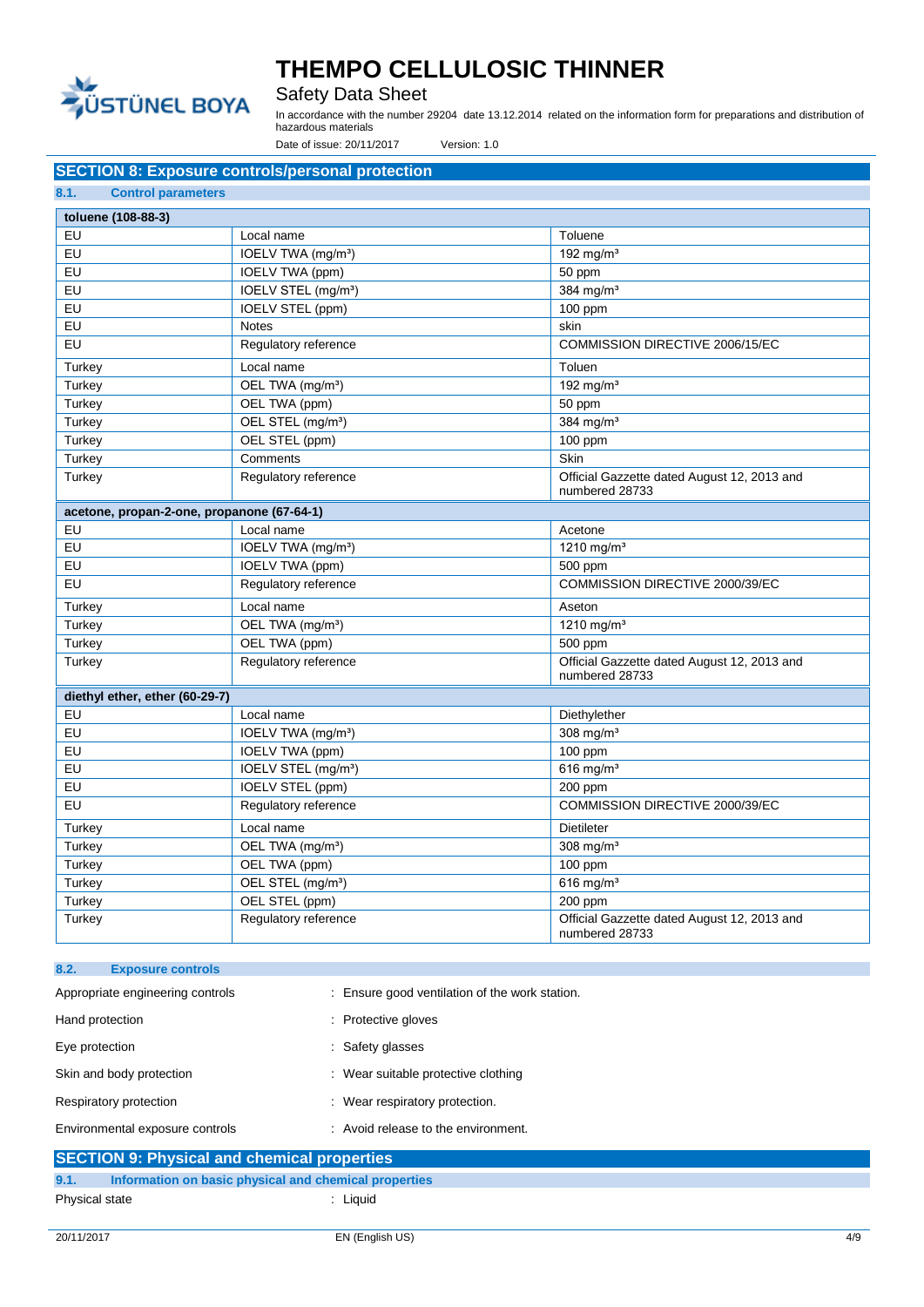

Safety Data Sheet

In accordance with the number 29204 date 13.12.2014 related on the information form for preparations and distribution of hazardous materials

| Date of issue: 20/11/2017<br>Version: 1.0   |                                                                            |  |
|---------------------------------------------|----------------------------------------------------------------------------|--|
| Appearance                                  | : Colourless.                                                              |  |
| Color                                       | Colourless.                                                                |  |
| Odor                                        | Solvent-smelling                                                           |  |
| Odor threshold                              | No data available                                                          |  |
| рH                                          | No data available                                                          |  |
| Relative evaporation rate (butyl acetate=1) | No data available                                                          |  |
| Melting point                               | Not applicable                                                             |  |
| Freezing point                              | : No data available                                                        |  |
| Boiling point                               | : 110 °C                                                                   |  |
| Flash point                                 | : $< 10 °C$                                                                |  |
| Auto-ignition temperature                   | No data available                                                          |  |
| Decomposition temperature                   | No data available                                                          |  |
| Flammability (solid, gas)                   | Not applicable                                                             |  |
| Vapor pressure                              | 30 mm Hg                                                                   |  |
| Relative vapor density at 20 °C             | No data available                                                          |  |
| Relative density                            | No data available                                                          |  |
| Specific gravity / density                  | $0.87$ g/ml $\pm 0.01$                                                     |  |
| Solubility                                  | insoluble in water.                                                        |  |
| Log Pow                                     | No data available                                                          |  |
| Viscosity, kinematic                        | $: 0.87$ cSt at 20 °C                                                      |  |
| Viscosity, dynamic                          | $: 0.75$ cP at 20 °C                                                       |  |
| <b>Explosive properties</b>                 | Not expected to be a fire/explosion hazard under normal conditions of use. |  |
| Oxidizing properties                        | No data available                                                          |  |
| <b>Explosion limits</b>                     | No data available                                                          |  |

### **9.2. Other information**

No additional information available

|       | <b>SECTION 10: Stability and reactivity</b>                                                          |
|-------|------------------------------------------------------------------------------------------------------|
| 10.1. | <b>Reactivity</b>                                                                                    |
|       | Highly flammable liquid and vapour.                                                                  |
| 10.2. | <b>Chemical stability</b>                                                                            |
|       | Stable under normal conditions.                                                                      |
| 10.3. | <b>Possibility of hazardous reactions</b>                                                            |
|       | No dangerous reactions known under normal conditions of use.                                         |
| 10.4. | <b>Conditions to avoid</b>                                                                           |
|       | Avoid contact with hot surfaces. Heat. No flames, No sparks. Eliminate all sources of ignition.      |
| 10.5. | <b>Incompatible materials</b>                                                                        |
|       | No additional information available                                                                  |
| 10.6. | <b>Hazardous decomposition products</b>                                                              |
|       | Under normal conditions of storage and use, hazardous decomposition products should not be produced. |

| <b>SECTION 11: Toxicological information</b>  |                              |  |
|-----------------------------------------------|------------------------------|--|
| 11.1.<br>Information on toxicological effects |                              |  |
| Acute toxicity                                | : Not classified             |  |
| toluene (108-88-3)                            |                              |  |
| LD50 oral rat                                 | 5000 mg/kg                   |  |
| LD50 dermal rabbit                            | 12124 mg/kg                  |  |
| LC50 inhalation rat (Vapors - mg/l/4h)        | 5320 mg/l/4h                 |  |
| Skin corrosion/irritation                     | : Causes skin irritation.    |  |
| Serious eye damage/irritation                 | : Causes serious eye damage. |  |
| Respiratory or skin sensitization             | : Not classified             |  |
| Germ cell mutagenicity<br>۰                   | Not classified               |  |
| Carcinogenicity                               | : Not classified             |  |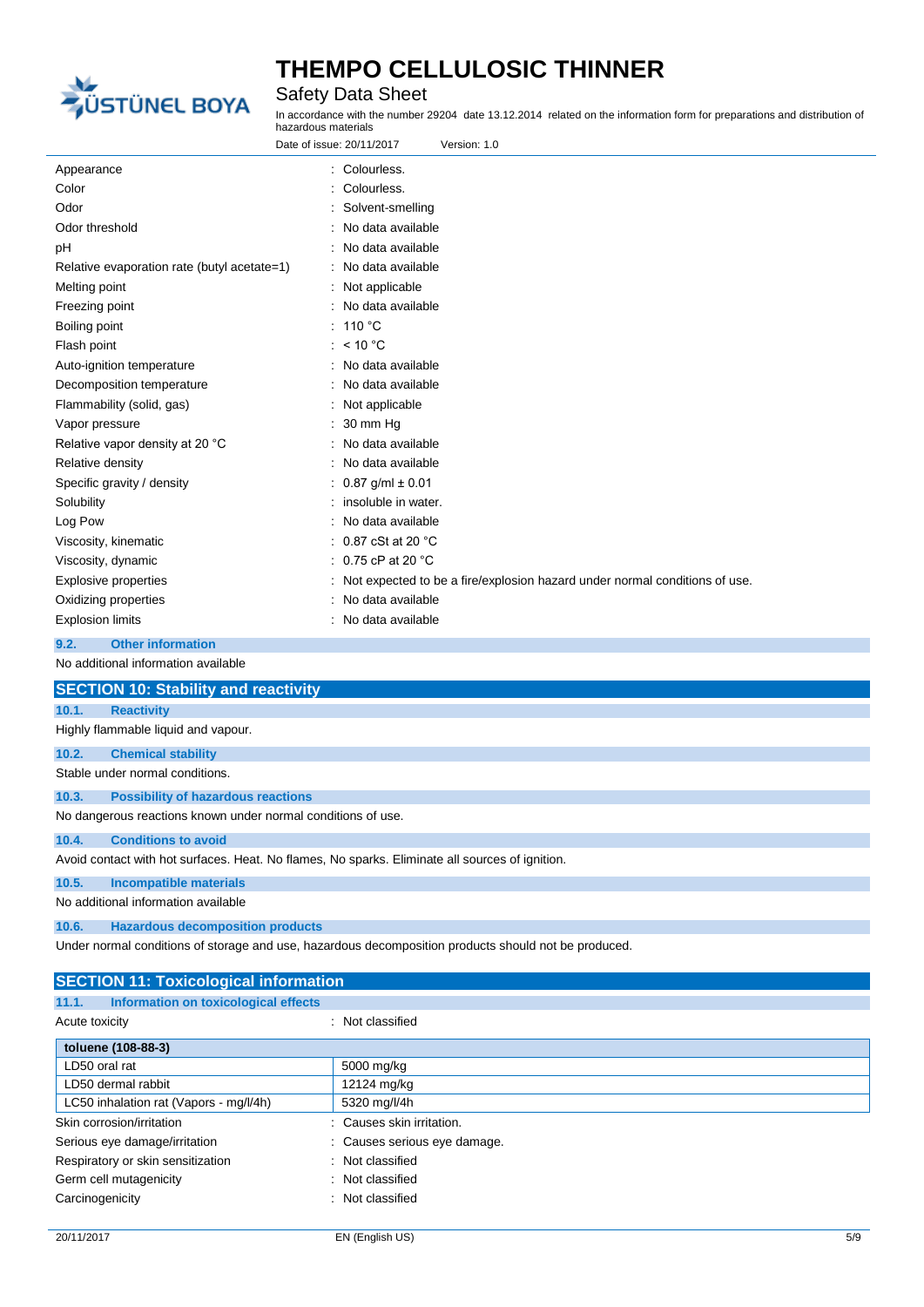

## Safety Data Sheet

In accordance with the number 29204 date 13.12.2014 related on the information form for preparations and distribution of hazardous materials

| Version: 1.0<br>Date of issue: 20/11/2017                                 |                                                                                            |  |  |
|---------------------------------------------------------------------------|--------------------------------------------------------------------------------------------|--|--|
| Reproductive toxicity<br>Specific target organ toxicity - single exposure | Suspected of damaging fertility or the unborn child.<br>May cause drowsiness or dizziness. |  |  |
| Specific target organ toxicity – repeated<br>exposure                     | : May cause damage to organs through prolonged or repeated exposure.                       |  |  |
| Aspiration hazard                                                         | May be fatal if swallowed and enters airways.                                              |  |  |
| <b>THEMPO CELLULOSIC THINNER</b>                                          |                                                                                            |  |  |
| Viscosity, kinematic                                                      | 0.87 mm <sup>2</sup> /s at 20 $^{\circ}$ C                                                 |  |  |

| <b>SECTION 12: Ecological information</b>     |                                                                                                                               |  |  |  |
|-----------------------------------------------|-------------------------------------------------------------------------------------------------------------------------------|--|--|--|
| 12.1.<br><b>Toxicity</b>                      |                                                                                                                               |  |  |  |
| Ecology - general                             | The product is not considered harmful to aquatic organisms nor to cause long-term adverse<br>÷<br>effects in the environment. |  |  |  |
| Aquatic acute                                 | Not classified                                                                                                                |  |  |  |
| Aquatic chronic                               | : Not classified                                                                                                              |  |  |  |
|                                               |                                                                                                                               |  |  |  |
| 12.2.<br><b>Persistence and degradability</b> |                                                                                                                               |  |  |  |
| No additional information available           |                                                                                                                               |  |  |  |
| 12.3.<br><b>Bioaccumulative potential</b>     |                                                                                                                               |  |  |  |
| <b>THEMPO CELLULOSIC THINNER</b>              |                                                                                                                               |  |  |  |
| Bioaccumulative potential                     | No additional information available                                                                                           |  |  |  |
| 12.4.<br><b>Mobility in soil</b>              |                                                                                                                               |  |  |  |
|                                               |                                                                                                                               |  |  |  |
| <b>THEMPO CELLULOSIC THINNER</b>              |                                                                                                                               |  |  |  |
| Mobility in soil                              | No additional information available                                                                                           |  |  |  |

#### **12.5. Results of PBT and vPvB assessment**

No additional information available

| 12.6. | Other adverse effects                      |                                       |
|-------|--------------------------------------------|---------------------------------------|
| Ozone |                                            | : Not classified                      |
|       | Other adverse effects                      | No additional information available   |
|       | <b>GWPmix comment</b>                      | : No known effects from this product. |
|       | <b>SECTION 13: Disposal considerations</b> |                                       |
| 13.1. | <b>Waste treatment methods</b>             |                                       |

| Waste treatment methods | : Dispose of contents/container in accordance with licensed collector's sorting instructions. |
|-------------------------|-----------------------------------------------------------------------------------------------|
|                         | In accordance with the approved collector's instructions, dispose of the content / container. |
| Additional information  | : Flammable vapors may accumulate in the container.                                           |

#### **SECTION 14: Transport information**

| In accordance with ADR / RID / IMDG / IATA / ADN          |                                                   |                                                  |                                             |                                                    |  |
|-----------------------------------------------------------|---------------------------------------------------|--------------------------------------------------|---------------------------------------------|----------------------------------------------------|--|
| <b>ADR</b>                                                | <b>IMDG</b>                                       | <b>IATA</b>                                      | <b>ADN</b>                                  | <b>RID</b>                                         |  |
| 14.1.<br><b>UN number</b>                                 |                                                   |                                                  |                                             |                                                    |  |
| 1263                                                      | 1263                                              | 1263                                             | 1263                                        | 1263                                               |  |
| 14.2.<br>UN proper shipping name                          |                                                   |                                                  |                                             |                                                    |  |
| <b>PAINT RELATED</b><br><b>MATERIAL</b>                   | <b>PAINT RELATED</b><br><b>MATERIAL</b>           | Paint                                            | <b>PAINT RELATED</b><br>MATERIAL            | <b>PAINT RELATED</b><br><b>MATERIAL</b>            |  |
| <b>PAINT RELATED</b><br><b>MATERIAL</b>                   | <b>PAINT RELATED</b><br><b>MATERIAL</b>           | Paint<br><b>PAINT RELATED</b><br><b>MATERIAL</b> |                                             | <b>PAINT RELATED</b><br><b>MATERIAL</b>            |  |
| <b>Transport document description</b>                     |                                                   |                                                  |                                             |                                                    |  |
| <b>UN 1263 PAINT</b><br>RELATED MATERIAL, 3,<br>II, (D/E) | <b>UN 1263 PAINT</b><br>RELATED MATERIAL, 3,<br>Ш | UN 1263 Paint, 3, II                             | UN 1263 PAINT<br>RELATED MATERIAL, 3,<br>H. | <b>UN 1263 PAINT</b><br>RELATED MATERIAL, 3,<br>н. |  |
| 14.3.<br><b>Transport hazard class(es)</b>                |                                                   |                                                  |                                             |                                                    |  |
| 3                                                         | 3                                                 | 3                                                | 3                                           | 3                                                  |  |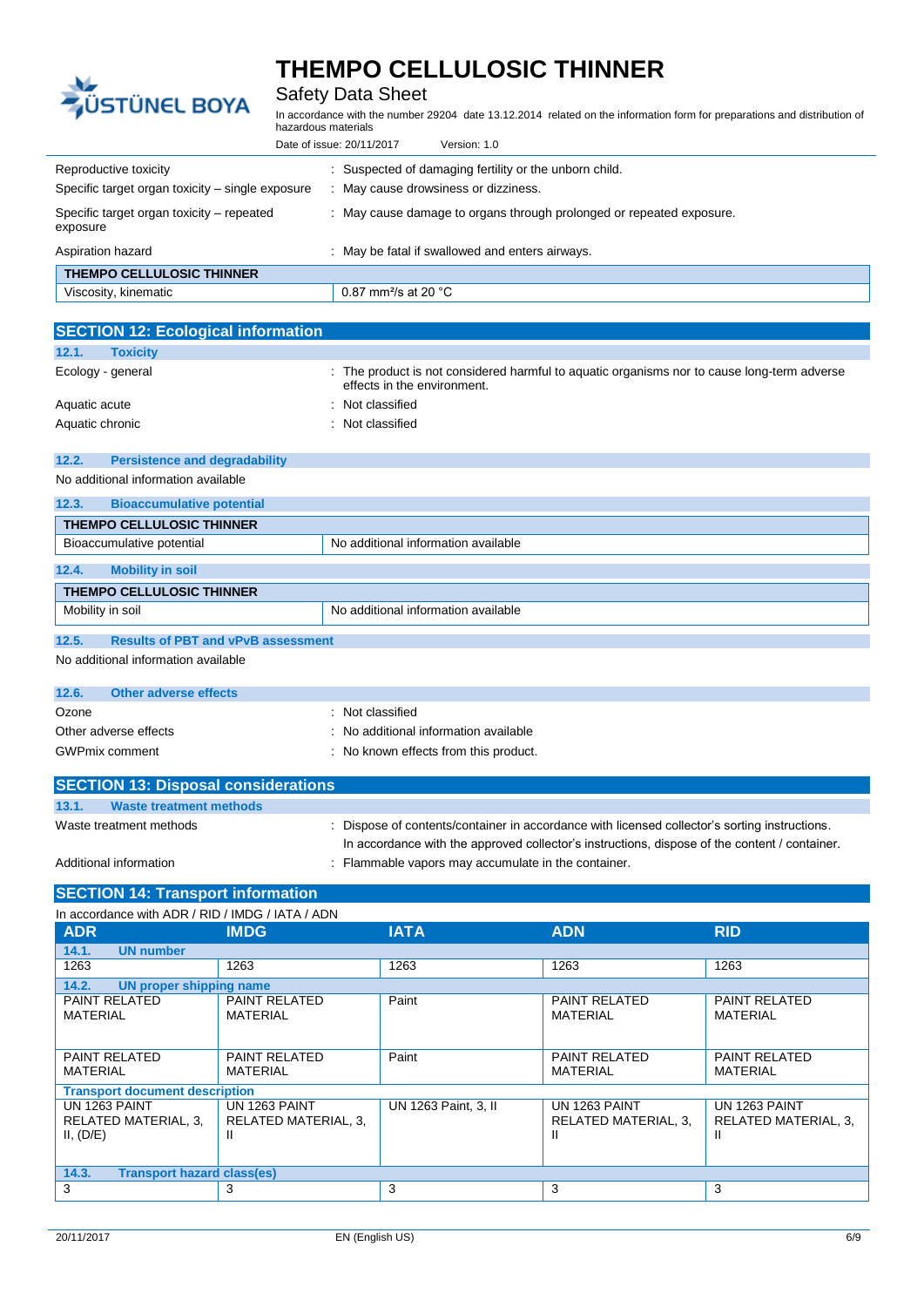

## Safety Data Sheet

In accordance with the number 29204 date 13.12.2014 related on the information form for preparations and distribution of hazardous materials

Date of issue: 20/11/2017 Version: 1.0

| <b>ADR</b>                             | <b>IMDG</b>                                                   | <b>IATA</b>                           | <b>ADN</b>                            | <b>RID</b>                            |  |
|----------------------------------------|---------------------------------------------------------------|---------------------------------------|---------------------------------------|---------------------------------------|--|
| ै                                      |                                                               | ⋓                                     | U.                                    | 翌                                     |  |
| <b>Packing group</b><br>14.4.          |                                                               |                                       |                                       |                                       |  |
|                                        | Ш                                                             |                                       |                                       | H                                     |  |
| <b>Environmental hazards</b><br>14.5.  |                                                               |                                       |                                       |                                       |  |
| Dangerous for the<br>environment : No  | Dangerous for the<br>environment : No<br>Marine pollutant: No | Dangerous for the<br>environment : No | Dangerous for the<br>environment : No | Dangerous for the<br>environment : No |  |
| No supplementary information available |                                                               |                                       |                                       |                                       |  |

#### **14.6. Special precautions for user**

| - Overland transport                                         |    |                                                        |
|--------------------------------------------------------------|----|--------------------------------------------------------|
| Classification code (ADR)                                    |    | $E$ F1                                                 |
| Special provision (ADR)                                      |    | : 163, 640D, 650, 367                                  |
| Limited quantities (ADR)                                     |    | : 51                                                   |
| Excepted quantities (ADR)                                    |    | E2                                                     |
| Packing instructions (ADR)                                   |    | : P001, IBC02, R001                                    |
| Special packing provisions (ADR)                             |    | $\therefore$ PP1                                       |
| Mixed packing provisions (ADR)                               |    | : MP19                                                 |
| Portable tank and bulk container instructions<br>(ADR)       |    | : T4                                                   |
| Portable tank and bulk container special<br>provisions (ADR) |    | $:$ TP1, TP8, TP28                                     |
| Tank code (ADR)                                              |    | : LGBF                                                 |
| Vehicle for tank carriage                                    |    | $:$ FL                                                 |
| Transport category (ADR)                                     |    | $\therefore$ 2                                         |
| Special provisions for carriage - Operation<br>(ADR)         |    | $:$ S2, S20                                            |
| Hazard identification number (Kemler No.)                    | t. | 33                                                     |
| Orange plates                                                |    | 33 <sup>7</sup><br>$\frac{12}{1263}$                   |
| Tunnel restriction code (ADR)                                |    | : D/E                                                  |
| - Transport by sea                                           |    |                                                        |
| Special provision (IMDG)                                     |    | : 163                                                  |
| Limited quantities (IMDG)                                    |    | : 5L                                                   |
| Excepted quantities (IMDG)                                   |    | E2                                                     |
| Packing instructions (IMDG)                                  |    | : P001                                                 |
| Packing provisions (IMDG)                                    |    | $:$ PP1                                                |
| IBC packing instructions (IMDG)                              |    | $\therefore$ IBC02                                     |
| Tank instructions (IMDG)                                     |    | : T4                                                   |
| Tank special provisions (IMDG)                               |    | $:$ TP1, TP8, TP28                                     |
| EmS-No. (Fire)                                               |    | $\therefore$ F-E                                       |
| EmS-No. (Spillage)                                           |    | $: S-E$                                                |
| Stowage category (IMDG)                                      |    | : B                                                    |
| Properties and observations (IMDG)                           |    | : Miscibility with water depends upon the composition. |
| - Air transport                                              |    |                                                        |
| PCA Excepted quantities (IATA)                               |    | : E2                                                   |
| PCA Limited quantities (IATA)                                |    | Y341                                                   |
| PCA limited quantity max net quantity (IATA)                 |    | : 1L                                                   |
| PCA packing instructions (IATA)                              |    | : 353                                                  |
| PCA max net quantity (IATA)                                  |    | : 5L                                                   |
|                                                              |    |                                                        |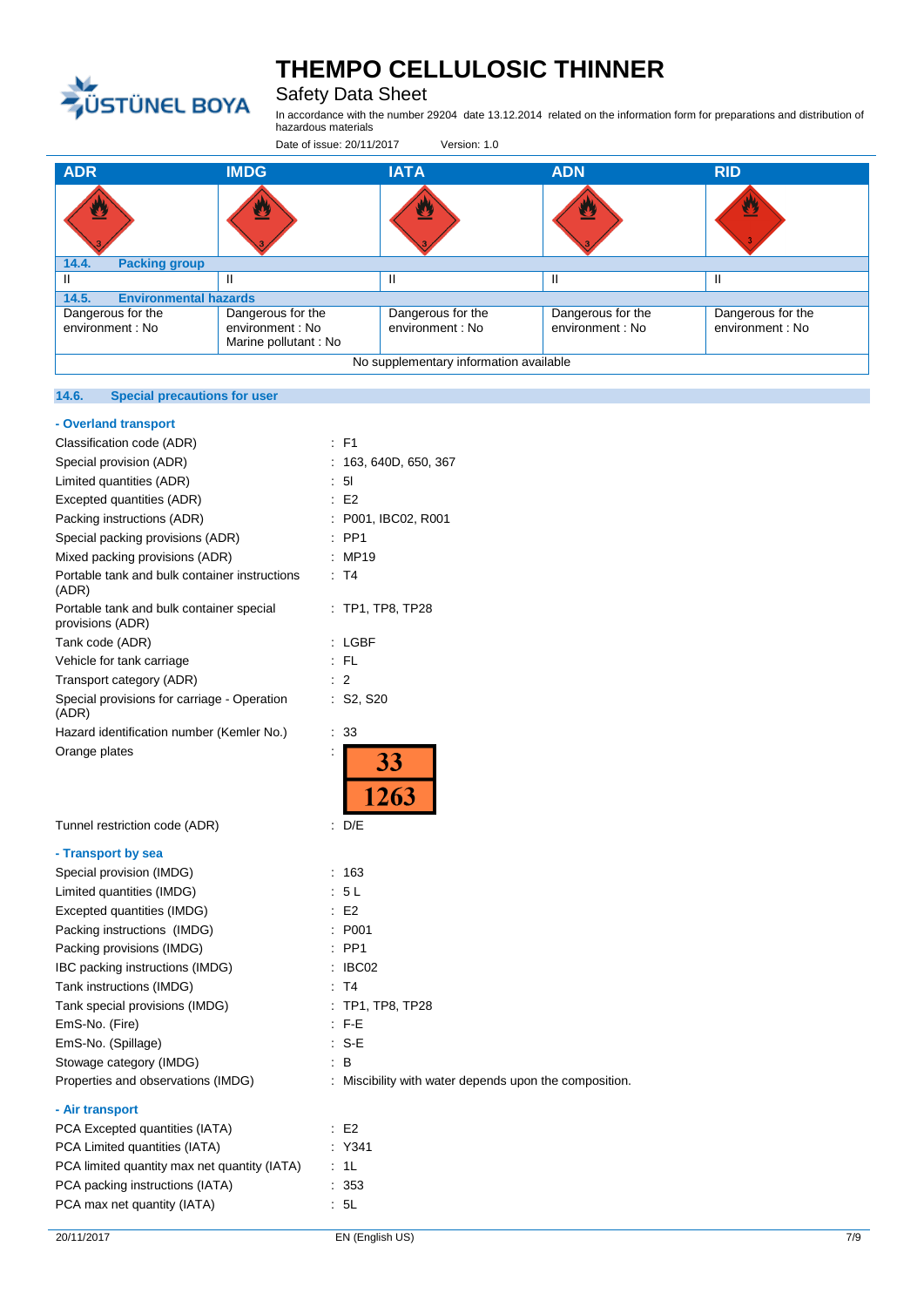

Safety Data Sheet

In accordance with the number 29204 date 13.12.2014 related on the information form for preparations and distribution of hazardous materials

|                                                              | Date of issue: 20/11/2017<br>Version: 1.0 |
|--------------------------------------------------------------|-------------------------------------------|
| CAO packing instructions (IATA)                              | : 364                                     |
| CAO max net quantity (IATA)                                  | .60L                                      |
| Special provision (IATA)                                     | : A3, A72, A192                           |
| ERG code (IATA)                                              | : 3L                                      |
| - Inland waterway transport                                  |                                           |
| Classification code (ADN)                                    | $:$ F1                                    |
| Special provision (ADN)                                      | : 163, 367, 640D, 650                     |
| Limited quantities (ADN)                                     | : 5L                                      |
| Excepted quantities (ADN)                                    | E2                                        |
| Equipment required (ADN)                                     | $:$ PP, EX, A                             |
| Ventilation (ADN)                                            | : VE01                                    |
| Number of blue cones/lights (ADN)                            | $\therefore$ 1                            |
| - Rail transport                                             |                                           |
| Classification code (RID)                                    | $E$ F1                                    |
| Special provision (RID)                                      | : 163, 367, 640D, 650                     |
| Limited quantities (RID)                                     | : 5L                                      |
| Excepted quantities (RID)                                    | E2                                        |
| Packing instructions (RID)                                   | : P001, IBC02, R001                       |
| Special packing provisions (RID)                             | $\therefore$ PP1                          |
| Mixed packing provisions (RID)                               | : MP19                                    |
| Portable tank and bulk container instructions<br>(RID)       | : T4                                      |
| Portable tank and bulk container special<br>provisions (RID) | : TP1, TP8, TP28                          |
| Tank codes for RID tanks (RID)                               | : LGBF                                    |
| Transport category (RID)                                     | $\therefore$ 2                            |
| Colis express (express parcels) (RID)                        | $\therefore$ CE7                          |
| Hazard identification number (RID)                           | : 33                                      |
|                                                              |                                           |

**14.7. Transport in bulk according to Annex II of MARPOL 73/78 and the IBC Code**

Not applicable

### **SECTION 15: Regulatory information**

**15.1. Safety, health and environmental regulations/legislation specific for the substance or mixture**

#### **15.1.1. National regulations**

This product doesn't contain any substances that is controlled or prohibited for use according to the Regulation for Reduction of Ozone Depleting Substances published in the Official Journal numbered 27052 on November 12, 2008.

Waste Management Regulation published on Official Gazette dated 02/04/2015 and numbered 29314

Regulation Related to Waste Incineration published on Official Gazette dated 06/10/2010 and numbered 27721

By-law on Test Methods Applied for Determining the Physicochemical Toxicological and Ecotoxicological Properties of the Substances and Mixtures published on Official Gazette dated 11/12/2013 and numbered 28848

Regulations on Health and Safety Measures When Working with Chemicals published on Official Gazette dated August12, 2013 and numbered 28733

Cosmetics Regulation published on Official Gazette dated 23/05/2005 and numbered 25823

Regulation on Prevention and Reducing Effects of Major Industrial Accidents published on Official Gazette dated 30/12/2013 and numbered 28867

Notification on Detergents and Surface Active Agents used in the Detergants published on Official Gazette dated 31/10/2013 and numbered 28807

Regulation on Health and Safety Measures in the Carcinogen and Mutagen Agents published on Official Gazette dated August 6, 2013 and numbered 28730 ,

Regulation on Transportation of Dangerous Goods by Road published on Official Gazette dated 24/10/2013 and numbered 28801

#### **SECTION 16: Other information**

Abbreviations and acronyms:

| <b>ADR</b> | European Agreement concerning the International Carriage of Dangerous Goods by Road             |
|------------|-------------------------------------------------------------------------------------------------|
| <b>ADN</b> | European Agreement concerning the International Carriage of Dangerous Goods by Inland Waterways |
| <b>CLP</b> | Classification Labelling Packaging Regulation; Regulation (EC) No 1272/2008                     |